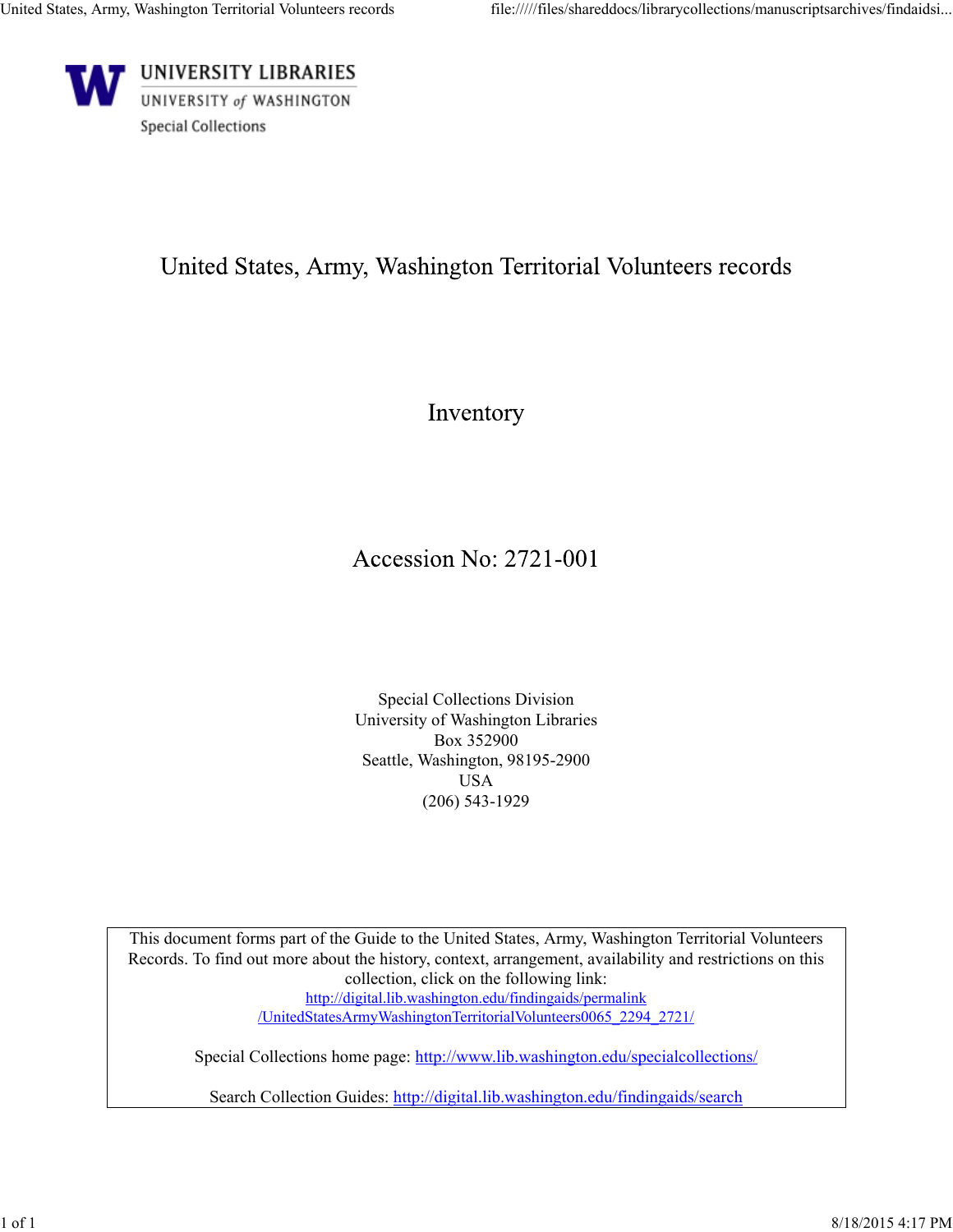Microcopies of Records in the Washington State Library

First frames je volk

and

**Washington State Archives** 

WASHINGTON TERRITORY VOLUNTEER RECORDS, 1854-1858

Roll 1

Contents and General Introduction

Governor's Correspondence, Incoming, Undated; December 15, 1854 - April 30, 1856.

> WASHINGTON STATE LIBRARY WASHINGTON STATE ARCHIVES

> > Olympia: 1976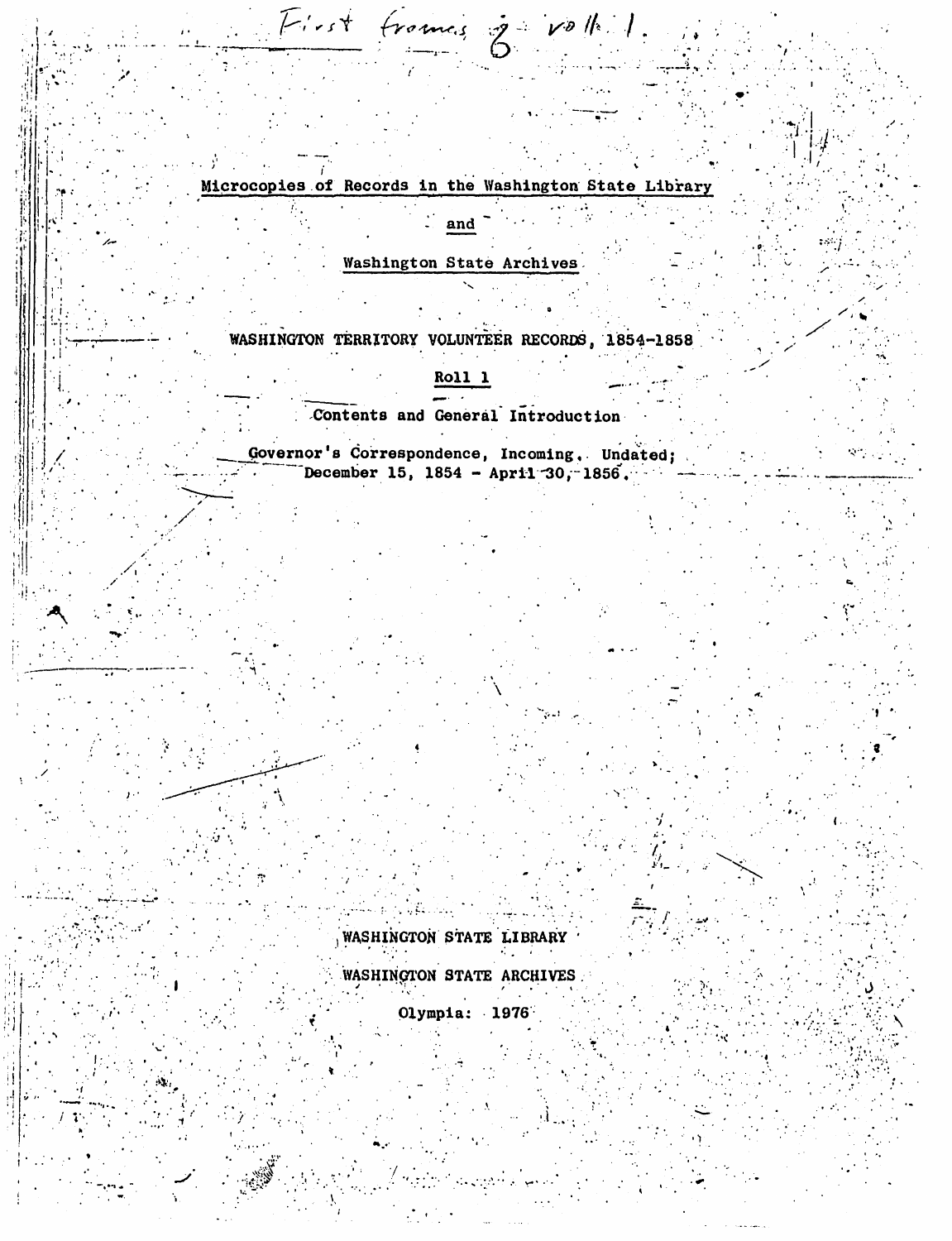**INTRODUCTION** 

On the fifty rolls of this microcopy are reproduced the records of the Washington Territory Volunteers during the Indian War of 1855-1856. The records include documents relating to the Governor in his capacity as " Commander-in-Chief of the Volunteers; documents relating to the Adjutant General: correspondence of the Second Regiment of Volunteers; and documents relating to Quartermaster and Commissary Divisions. There are also thirtynine rolls of accounting records, arranged by geographic location.

The role of Isaac I. Stevens as Commander-in-Chief of the Volunteers is Well documented on Rolls 1-4. These rolls also include the correspondence of Territorial Secretary Charles H. Mason, who served as Acting-Governor during most of 1855 while Stevens was on a treaty-making expedition east of the Cascade Mountains.

Some of the more important correspondents in this collection are: Alden, James. Captain of the survey steamer Active.

Curry, George L. Governor of Oregon.

Davis, Jefferson. Secretary of War.

Douglas, James. Governor of Vancouver Island.

Ebey, Isaac N. Whidbey Island settler.

Gansevoort, Guert. Commander U.S. Sloop-of-War Decatur. Assumed. command December 10, 1855.

Gibbs, George. Brigadier General, Washington Territorial Milita. Had previously served as a linguist with Governor Stevens! treaty parties. Lander, Edward. Chief Justice, Washington Territory.

Lancaster, Columbia. Delegate to Congress from Washington Territory. Mactavish, Dugald. Chief Factor, Hudson's Bay Co., Vancouver, W.T. Rains, Gabriel J. Major U.S. Army, in command at Fort Vancouver in October 1855. Later appointed Brigadier General of Washington. Territorial Militia.

Shaw, Benjamin F. Lieutenant Colonel Washington Volunteers. Simmons, Michael T. Indian agent; one of the first settlers in Tumwater. Sterrett, Isaac S. Commander U.S. Sloop-of-War Decatur. Preceded Guert Gansevoort.

Tolmie, William Fraser. Hudson's Bay Co. executive at Fort Nisqually. Wright, George. Colonel U.S. Army; commanded 9th Infantry during Indian Wars.

The proceedings of three military commissions are of special interest... These commissions were convened to try Indian prisoners. The proceedings that are on this film are: at Camp Montgomery in November 1855; in Seattle in May 1856; and at The Dalles in June 1856. The records can be found on Roll 10.

Also on Roll 10 are the proceedings of the general court martial convened at Camp Montgomery on May 20, 1856 and reconvened on May 26, 1856. Two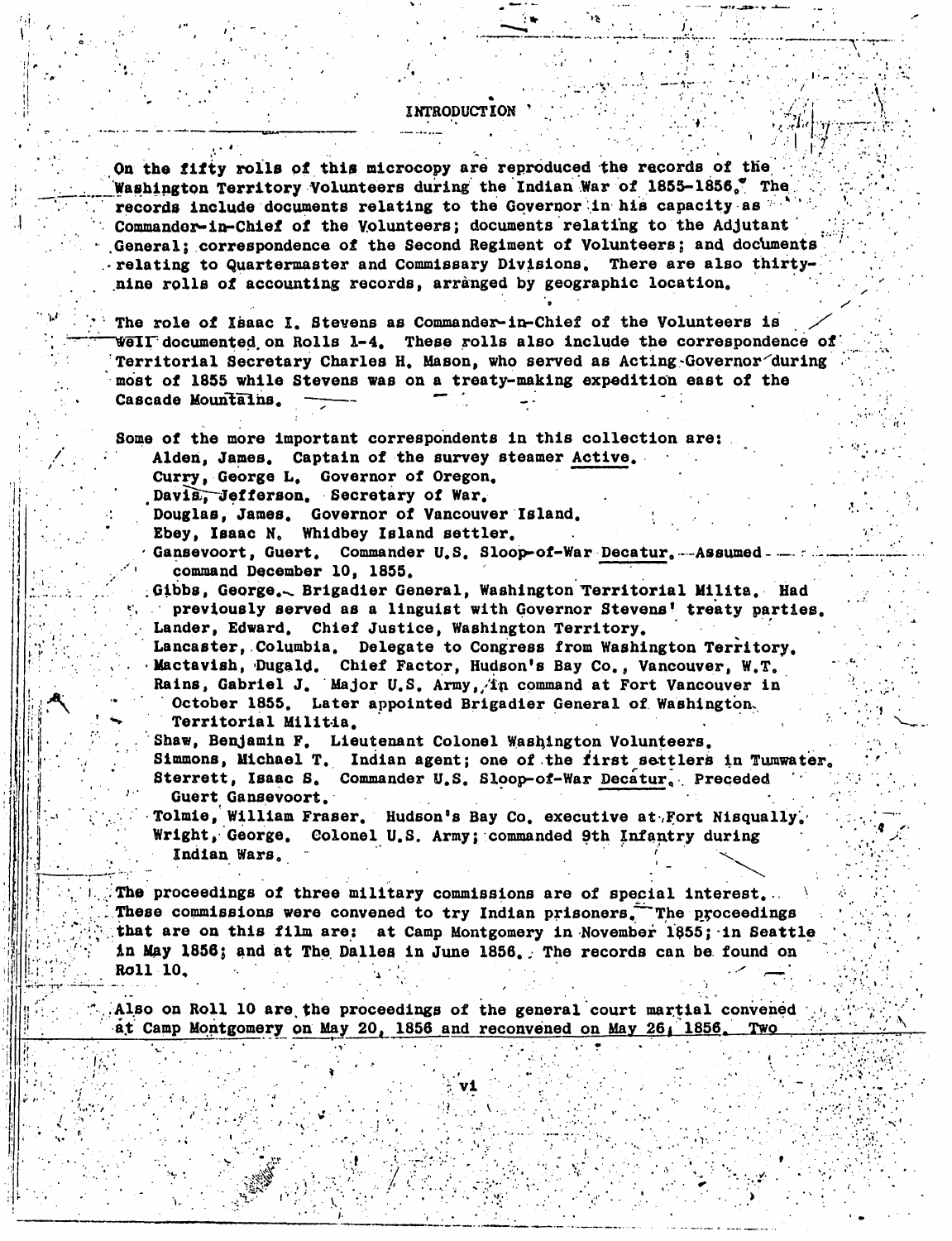cases were heard. On May 20, three prisoners were charged with giving aid to and harboring the enemy. On May 26, two Volunteers were tried for the murder of the Indian Mowitch.

brief chronology of the Indian War would include;

September, 1855: Sporadic Indian attacks on miners travelling to the Colville mines.

Late September, 1855; A. J. Bolon, special Indian agent to the Yakimas. is killed by Owhi, nephew of Yakima chief Kamiakin.

October 6, 1855: U.S. Army Major Granville Haller, in the Klickitat Mountains with an expedition of 84 men, is attacked by 1500 Indians and forced to pull back to The Dalles.

October 14, 1855: Acting Governor C. H. Mason issues first call for Volunteers to augment the force operating against the Yakima tribe.

October 27, 1855: Lieutenant James McAllister and M. Connell killed by

: Indians while on a reconnaissance mission in the Puget Sound area.

Three families of settlers living in the White River October 28, 1855: area are killed. (Commonly called the White River Massacre.)

October 30, 1855: U.S. Army Major G. J. Raines leads an enlarged force into Yakima country.

December 4, 1855: Lieutenant W. A. Slaughter is killed while camped at Brannan's prairie.

January 18, 1856: Governor Isaac I. Stevens returns to Olympia from Blackfoot country.

January 26, 1856: Indians attack Seattle and are dispersed by the Sloop-of-War Decatur.

March 8, 1856: Battle of Connell's Prairie in the White River area. Two companies of Volunteers meet 150 Indians.

March 26, 1856: Siege at The Cascades on the Columbia River. October 30, 1856: Volunteers of Washington Territory disbanded.

This is only a partial listing of important events. The dates listed here are intended as an aid to users of the film not as an interpretation of the Indian Wars.

Some of the correspondence and many of the proclamations, orders, muster rolls, and other documents have been published in the following works: Message of the Governor of Washington Territory (Olympia, 1857); Biennial Report of the Adjutant General of Washington for the Years 1891 and 1892 (Olympia, 1893); Official History of the Washington National Guard (Camp Murray, Office of the Adjutant General, 1961); and Hazard Stevens, Life of Isaac Ingalls Stevens (Boston, Houghton Mifflin, 1900).

Sources containing a general history of the Indian Wars in Washington include: Hubert Howe Bancroft, History of Washington, Idaho, and Montana, 1845-1889 (San Francisco, History Company, 1890); Elwood Evans, History. of the Pacific Northwest: Oregon and Washington (Portland, North Pacific History Company, 1889); Ray Hoard Glassley, Indian Wars of the Pacific Northwest (Portland, Binfords and Mort, 1953); and Clinton A. Snowden, History of Washington: The Rise and Progress of an American State (New York, Century History Co., 1909).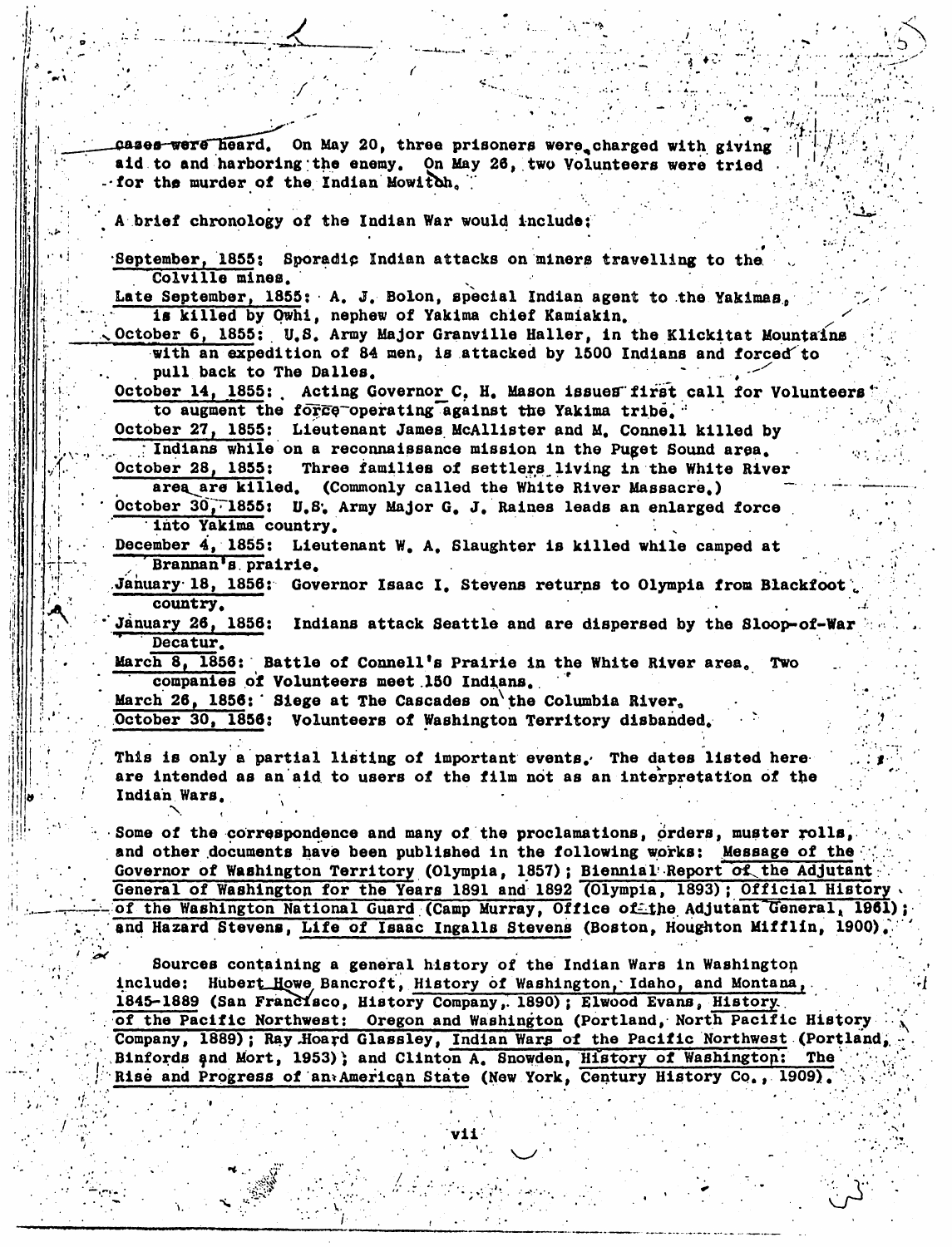**CONTENTS. Roll** Title General Introduction. Governor's Correspondence, Incoming. Undated; December 15, 1854 -April 30, 1856. Governor's Correspondence, Incoming. May 1, 1856 - May 18, 1857. 2 Governor's Correspondence, Outgoing. Undated; January 6, 1855 March 31, 1856. Góvernor's Correspondence, Outgoing, April 1, 1856 - August 7, 1857.  $.4.$ Adjutant General's Correspondence, Incoming. Undated; March 29, 1855 May 2, 1861. 6 Adjutant General's Correspondence, Outgoing. Undated; October 23, 1855 Fébruary 20, 1857, 7/ Assistant Adjutant General's Correspondence, Incoming. February 20, 1856 September 20, 1856. Assistant Adjutant General's Correspondence, Outgoing. March 3; June 4. 1856. Second Regiment General Correspondence. February 24, 1856 - October  $10, 1856.$ Muster Rolls. Extracts from Minutes of I Company. November 3, 1855 - February 11, 1856. Quartermaster and Commissary General Correspondence, Incoming. January 14, 1856 October 24, 1857; February 24, 1859; November 21, 1862; Undated. Quartermaster and Commissary General Correspondence, Outgoing. January 29, 1856 October 4, 1856; January 20, 1857; March 10, 1857; Undated. Ordnance Officer, General Correspondence. January 1, 1856 - September 9, 1857. Quartermaster and Commissary Department (Cowlitz Landing) Correspondence, Incoming. April 8, 1856 - July 15, 1856. Quartermaster and Commissary Department (Fort Hays) Correspondence, Incoming. February 24, 1856 - October 27, 1857. Quartermaster and Commissary Department (Fort Hays) Correspondence, Outgoing. **July 27, 1856.** Quartermaster and Commissary Department (Fort Montgomery) Correspondence, Incoming. February 23, 1856 - June 2, 1856. Quartermaster and Commissary Department (Monticello Post) Correspondence, Incoming. August 29, 1856; Undated. Quartermaster and Commissary Department (Olympia Post) Correspondence, Incoming. January 28, 1856 - October 3, 1856; Undated.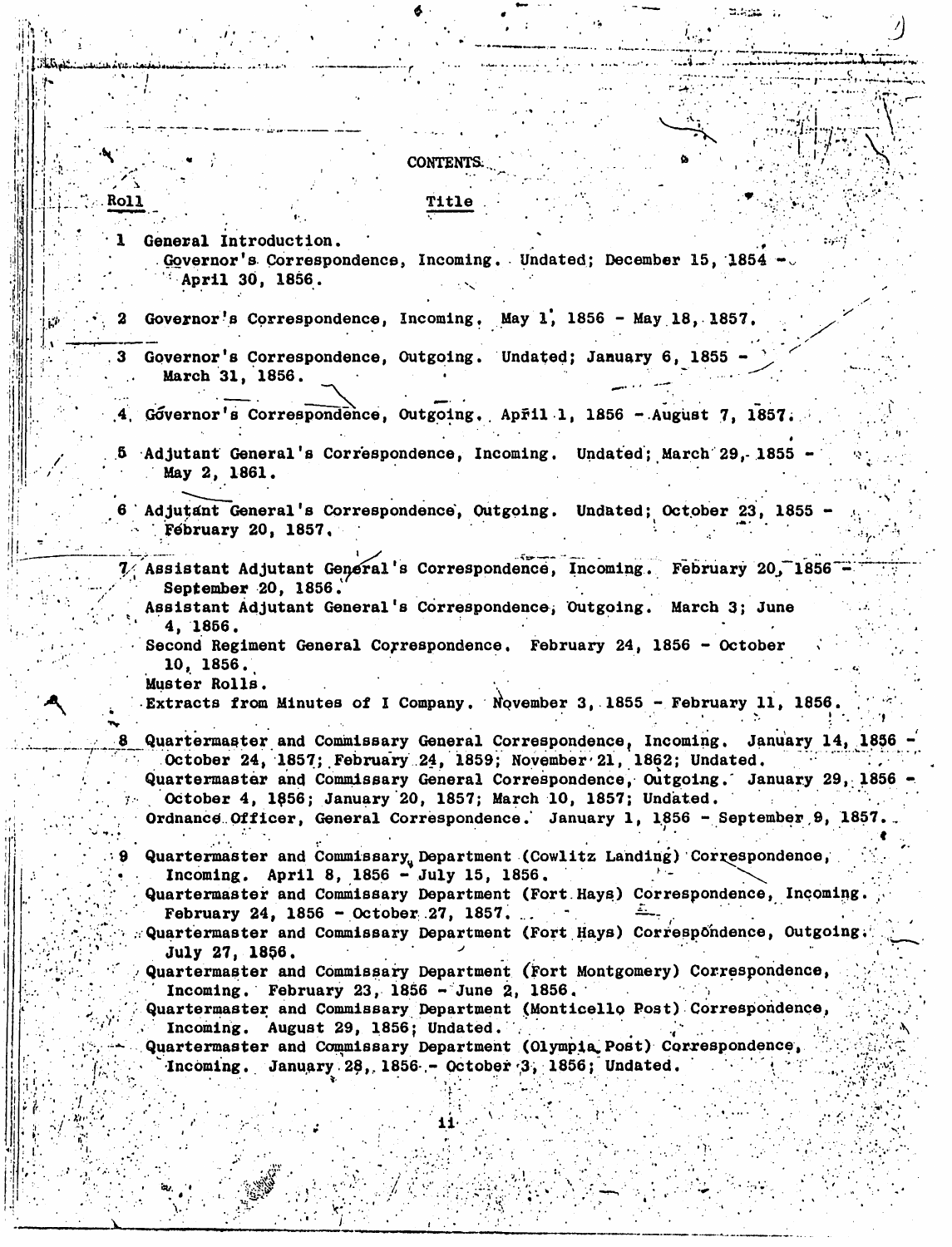## Roll (Continue)

Quartermaster and Commissary Department (Olympia Post) Correspondence. Outgoing. March 10, 1856 - June 28, 1856.  $\mathcal{O}(\mathcal{O}_\mathcal{A})$  . The set of  $\mathcal{O}(\mathcal{O}_\mathcal{A})$ Quartermaster and Commissary Department (Port Townsend Post) Correspondence. Incoming. February 12, 1856 - August 16, 1856. Quartermaster and Commissary Department (Port Townsend Post) Correspondence.

Outgoing. February 6, 1856 - June 18, 1856. Quartermaster and Commissary Department (Portland Post) Correspondence.

Contents

Incoming. May 1, 1856 - November 28, 1856; Undated. Quartermastèr and Commissary Department (Portland Post) Correspondence, Outgoing. January 28,  $1856 -$  September 25, 1856.

Quartermaster and Commissary Department (Seattle Post) Correspondence. Incoming. February 2; March 1; March 21; June, 9 1856.

Quartermaster and Commissary Department (Steilacoom Post) Correspondence. March 24; July 7; September 4, 1856; Undated. Incoming.

Quartermaster and Commissary Department (Steilacoom Post) Correspondence. Outgoing, August 1, 1856.

Quartermaster and Commissary Department (Fort Stevens) Correspondence, Incoming. March 1; July 14, 1856.

10 Quartermaster and Commissary Department (Vancouver/Post) Correspondence, Incoming. February 11, 1856 - October 30, 1856; Undated. Quartermaster and Commissary Department (Vancouver Post) Correspondence. Outgoing. February 16, 1856 - December 7, 1856; Undated. Quartermaster and Commissary Department (Walla Walla Post) Correspondence.

Incoming. May 3, 1856 - April 22, 1857.

11 Miscellaneous Correspondence and Documents. (Includes orders, petitions, election returns, oaths and bonds.) Undated; October 1, 1855 July 4. 1857. .

Military Commfssions Proceedings and Documents.

12 Accounting Records. (Fort Alder; Astoria, O.T.; Fort Baglan (Raglan); Fort Boise; Fort Borst; Bush Prarie; Butler Creek; Canemah; Cascades; Chambers Prarie; Fort Chehalis; Chinalcut; Clackamas County; Clallam County,

Accounting Records. (Clarke County; Claquamish Post; Cole River; Fort. Collins; Fort Connell; Fort Cowlitz.)

14 Accounting Records. (Fort Cowlitz, cont.; Cowlitz-County; Craigs, Dalles.)

Accounting Records. (Dalles, cont.; Fort Davis; Fort Defiance; Deschutes; Camp Dominick; Dominique's Prarie; Fort Eaton; Fort Ebey; Fort Elcumen; Eugene, O.T.; Grand Mound.)

16 Accounting Records. (Grand Mound, cont.; Fort Hays; Fort Henness; Fort Hicks; Highlands; Hillsboro, O.T.; Holmes Harbor; Fort Independence; Indian Companies; Island County; Jefferson-Island Counties; King County; Kitsap-County; Lafayette, O.T.; Fort Lander; Lapwai; Lewis County.)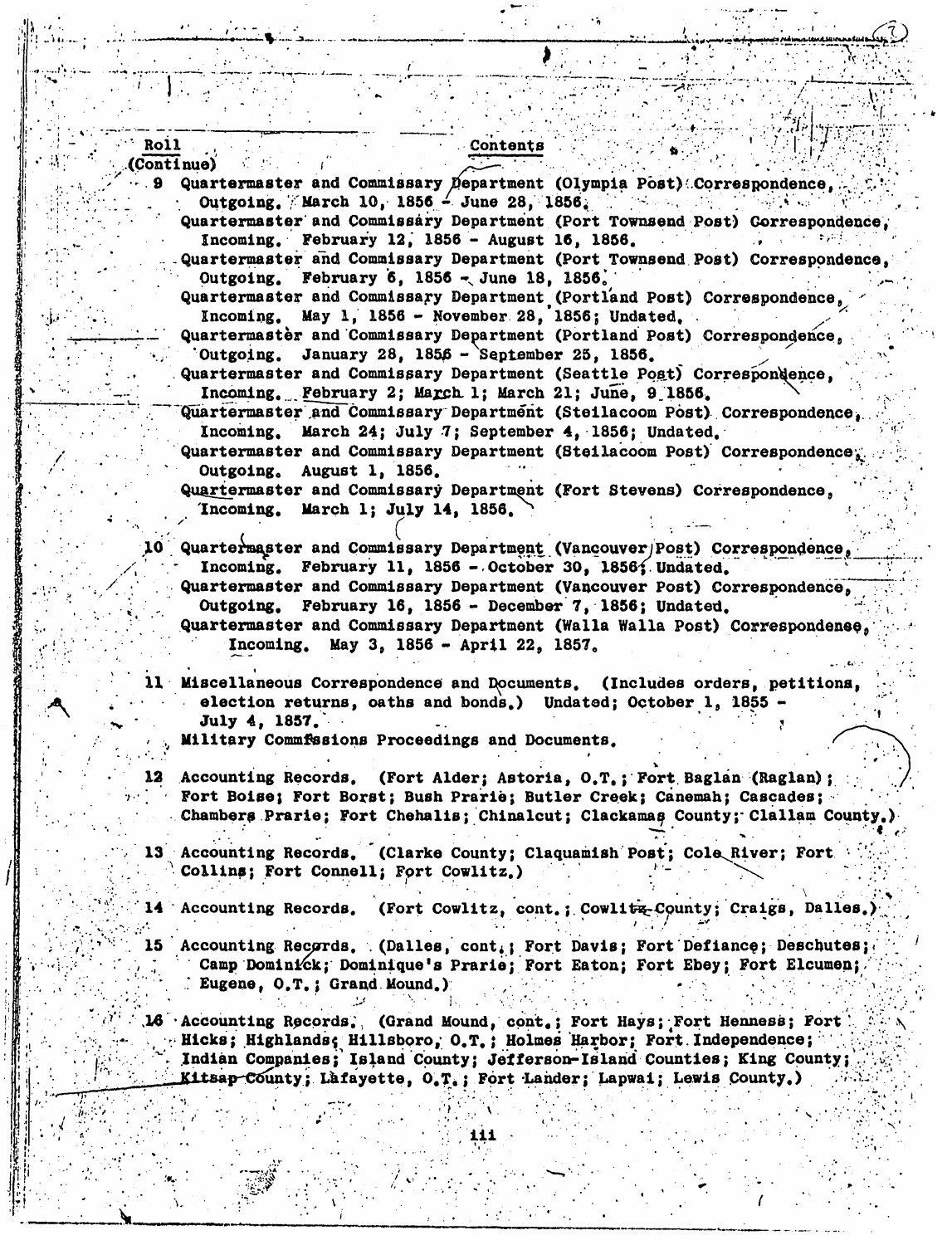|  |  | <b>Contents</b> |  |  |
|--|--|-----------------|--|--|
|  |  |                 |  |  |

(Lewis River; Camp Linklater; Lone Tree Point; 17 Accounting Records. Fort Law; Fort McAlister; Camp McLeod; Camp McKay; Malalah, O.T.; Marion County, O.T.; Fort Mason, Walla Walla; Mill Creek in Walla, Walla County: Fort Miller; Milwaukee; Mima Prarie; Camp Montgomery.)

(Camp Montgomery, cont.; Monticello; Mound Prarie; 18 Accounting Records. Muck: Multnomah County, O.T.; Naches.)

Accounting Records. (Misqually; Olympia.) 19 20 Accounting Records.  $(Olymp1a, con $t$ .)$ (Olympia, cont.) Accounting Records.  $22$ Accounting Records. (Olympia, cont.) Accounting Records. (Olympia, cont.) 23 24 Accounting Records.  $(Olympia, cont.)$ (Olympia, cont.) 25 'Accounting Records. 26 Accounting Records. (Olympia, cont.) Accounting Records.  $(Olympia, cont.)$ 27

Roll

29

28 Accounting Records. (Olympia, cont.)  $\setminus$ 

Accounting Records. (Olympia, cont.; Oregon City, O.T.)

(Camp Patterson; Penn's Cove; Pierce County Forts; 30 Accounting Records. Polk County,  $0, T_s$ ; Portland,  $0, T_s$ )

Accounting Records. (Portland, O.T., cont.) 31

Accounting Records.  $($ Portland,  $0, T_s$ , cont.) 32

33 Accounting Records. (Portland, O.T., cont.)

Accounting Records. (Port Townsend) .34 C

35 Accounting Records. (Port Townsend, cont., Fort Raglan [see roll IZ]; Rainier, O.T.; Camp Robinson; Rock Creek; St. Helens, O.T.)

36 Accounting Records., (Salem, O.T.)

37 Accounting Records. (Salem, O.T., cont.)